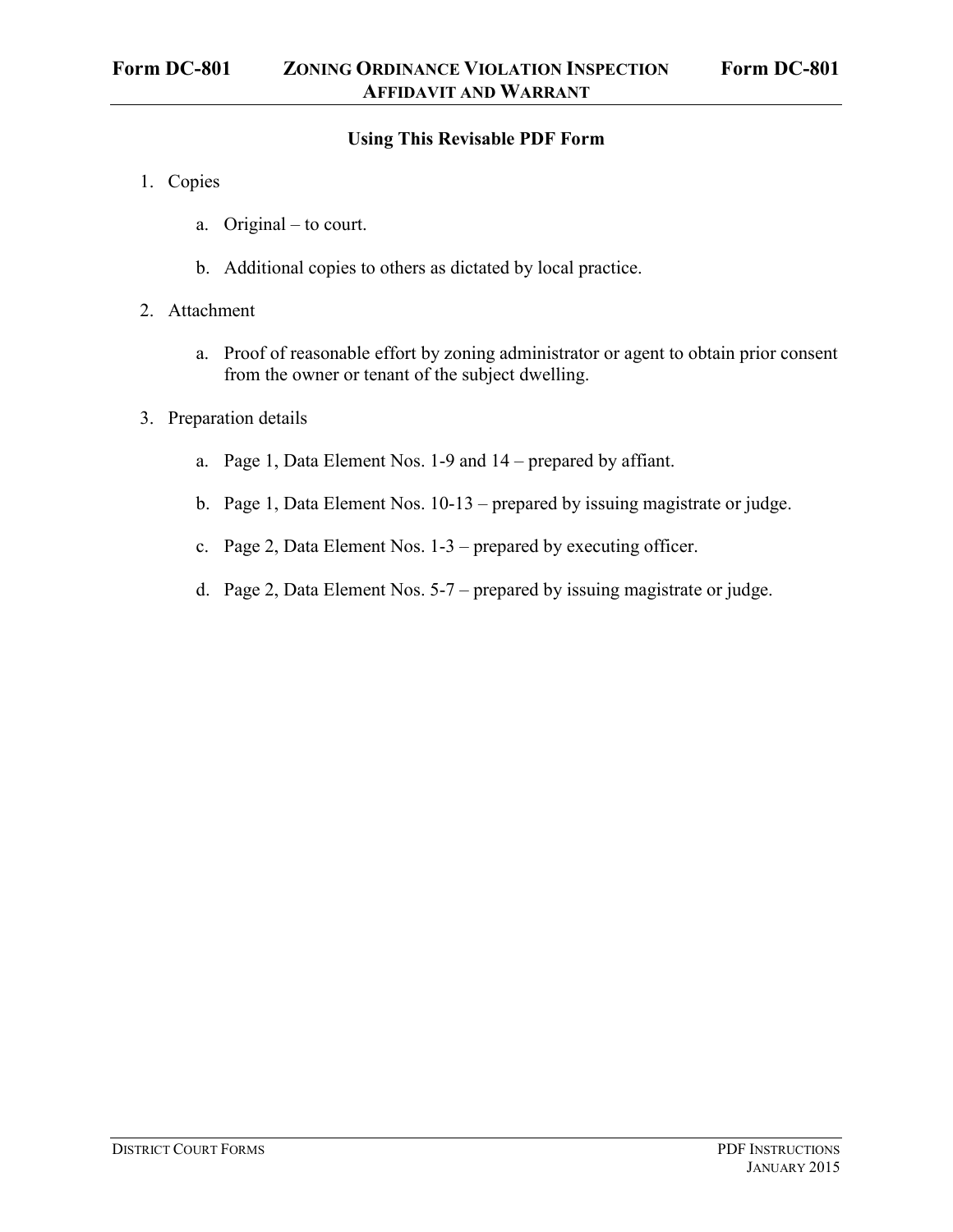| ZONING ORDINANCE VIOLATION INSPECTION AFFIDAVIT                                                                                                                                                                                                                                                                                                                                                                                                                                               |                                                                                                                                                       |                                                                                                                                                                                                                                                                                                                              |
|-----------------------------------------------------------------------------------------------------------------------------------------------------------------------------------------------------------------------------------------------------------------------------------------------------------------------------------------------------------------------------------------------------------------------------------------------------------------------------------------------|-------------------------------------------------------------------------------------------------------------------------------------------------------|------------------------------------------------------------------------------------------------------------------------------------------------------------------------------------------------------------------------------------------------------------------------------------------------------------------------------|
| AND WARRANT Commonwealth of Virginia VA. CODE § 15.2-2286                                                                                                                                                                                                                                                                                                                                                                                                                                     |                                                                                                                                                       | ZONING ORDINANCE VIOLATION<br><b>INSPECTION AFFIDAVIT AND WARRNT</b>                                                                                                                                                                                                                                                         |
| PRINT NAME<br>that a zoning ordinance violation has occurred constituting violation(s) of<br>The material facts that support the above statement are as follows:                                                                                                                                                                                                                                                                                                                              | LIST ORDINANCE OR LAW BY CODE SECTION OR NUMBER                                                                                                       | <b>Commonwealth of Virginia</b><br>In re/ $v$ .<br>14                                                                                                                                                                                                                                                                        |
| The dwelling to be inspected is located and described as follows:                                                                                                                                                                                                                                                                                                                                                                                                                             |                                                                                                                                                       | Certified to Clerk of<br>15<br><b>CITY OR COUNTY</b><br>16.<br><b>DATE</b>                                                                                                                                                                                                                                                   |
|                                                                                                                                                                                                                                                                                                                                                                                                                                                                                               | <b>6</b> [ ] Continued on attached sheet                                                                                                              | <u>18</u><br>17<br><b>SIGNATURE</b><br><b>TITLE</b>                                                                                                                                                                                                                                                                          |
| The statements above are true and accurate to the best of my knowledge and belief. I request the issuance<br>violations of the zoning ordinance exist.<br><b>TITLE OF AFFIANT</b><br>.8.<br><b>ADDRESS OF AFFIANT</b><br>Subscribed and sworn to before me this day.                                                                                                                                                                                                                          | of an inspection warrant to enter the above-described property for the purposes of determining whether the<br><b>AFFIANT'S SIGNATURE</b>              | Original Delivered [ ] in person [ ] by certified mail<br><b>19</b> [ ] by electronically transmitted facsimile<br>[ ] by use of filing/security procedures defined<br>in the Uniform Electronic Transactions Act<br>CITY OR COUNTY WHERE EXECUTED<br>21<br><b>DATE</b><br>22<br>23<br>.<br><b>SIGNATURE</b><br><b>TITLE</b> |
|                                                                                                                                                                                                                                                                                                                                                                                                                                                                                               |                                                                                                                                                       | Complete only if different than above:                                                                                                                                                                                                                                                                                       |
| DATE AND TIME                                                                                                                                                                                                                                                                                                                                                                                                                                                                                 | [ ] MAGISTRATE<br>$\lceil$ JUDGE                                                                                                                      | Copy Delivered [ ] in person [ ] by certified mail                                                                                                                                                                                                                                                                           |
| TO ANY OFFICIAL AUTHORIZED TO CONDUCT THE INSPECTION AUTHORIZED BY THIS<br>WARRANT:<br>is incorporated by reference, that a violation of zoning ordinance has occurred justifying an inspection of<br>the dwelling described in the accompanying affidavit.<br>You are hereby authorized, in the name of the Commonwealth, to inspect the dwelling described in the<br>accompanying affidavit to check or reveal whether the violations of the zoning ordinance exist.<br>12<br>DATE AND TIME | I, the undersigned, find that there is probable cause to believe, based on the accompanying affidavit which<br>13<br>[ ] MAGISTRATE<br>$\lceil$ JUDGE | 24 [ ] by electronically transmitted facsimile<br>[ ] by use of filing/security procedures defined<br>in the Uniform Electronic Transactions Act<br>25<br>CITY OR COUNTY OF ISSUANCE<br>26<br><b>DATE</b><br>27<br>28<br><b>TITLE</b><br><b>SIGNATURE</b>                                                                    |

FORM DC-801 (MASTER, PAGE ONE OF TWO) 10/14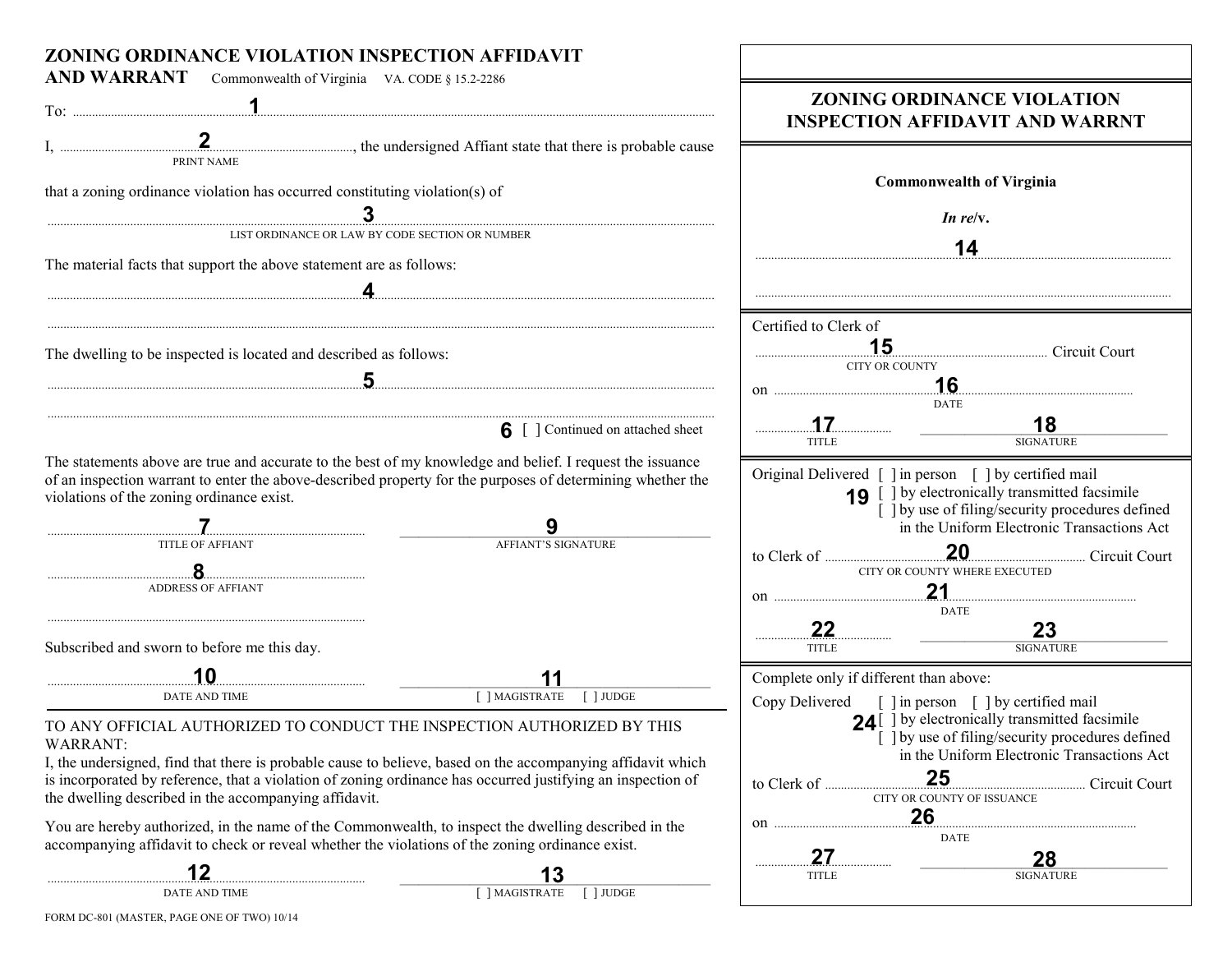## **Data Elements,** *page one*

- 1. Judicial officer to whom the request for issuance of an inspection warrant is directed.
- 2. Insert printed name of affiant.
- 3. Insert the code section of the zoning ordinance, regulation and/or statute underlying alleged violation(s).
- 4. Insert the material facts in support of request for issuance of an inspection warrant.
- 5. Description and location of dwelling to be inspected.
- 6. Check box if additional sheet(s) attached and incorporated by reference.
- 7. Title of zoning administrator or agent.
- 8. Insert business address of the affiant.
- 9. Signature of affiant.
- 10. Date and time affidavit is acknowledged.
- 11. Signature of judge or magistrate before whom the affidavit is acknowledged. Check applicable box below.
- 12. Date and time the inspection warrant is issued.
- 13. Signature of judge or magistrate issuing the inspection warrant.
- 14. Name of owner or tenant of the dwelling being inspected.
- 15. Name of circuit court to whose clerk this affidavit is certified.
- 16. Date on which this affidavit is certified with circuit court.
- 17. Title of person certifying this affidavit with circuit court (printed or typed).
- 18. Signature of person certifying this affidavit to circuit court.
- 19. Check the appropriate method of delivery.
- 20. Name of circuit court to whose clerk this affidavit was delivered.
- 21. Date on which this affidavit was delivered to circuit court identified in data element No. 20.
- 22. Title of person delivering this affidavit to the circuit court clerk's office identified in data element No. 20.
- 23. Signature of person delivering this affidavit to the circuit court clerk's office identified in data element No. 20.
- 24. Check the appropriate method of delivery, if this section is applicable.
- 25. Name of circuit court where the warrant is issued if different from data element No. 20.
- 26. Date on which a copy of the affidavit was delivered to circuit court identified in data element No. 21.
- 27. Title of person delivered a copy of the affidavit to the circuit court clerk's office identified in data element No. 21.
- 28. Signature of person who delivered this affidavit to the circuit court clerk's office identified in data element No. 21.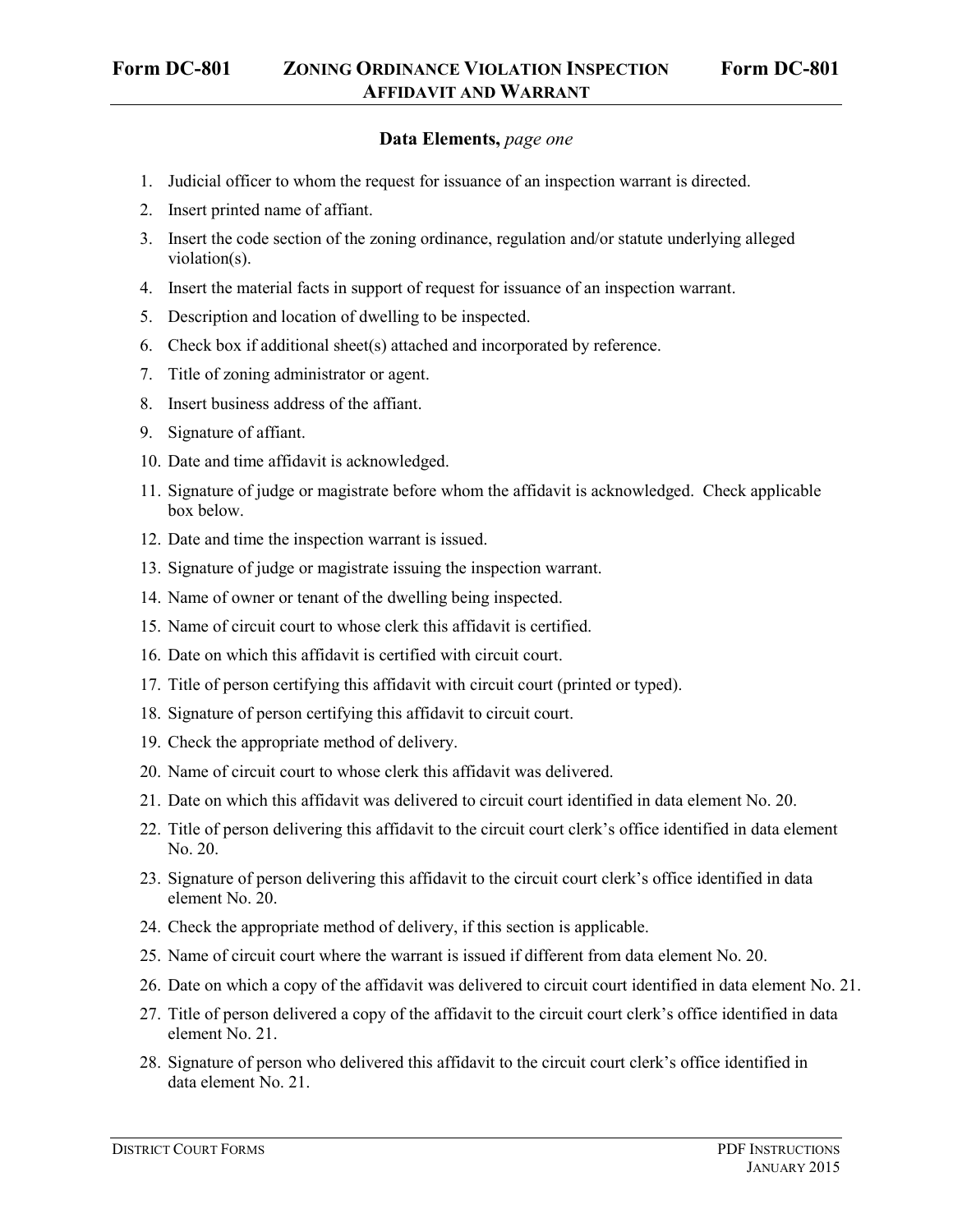